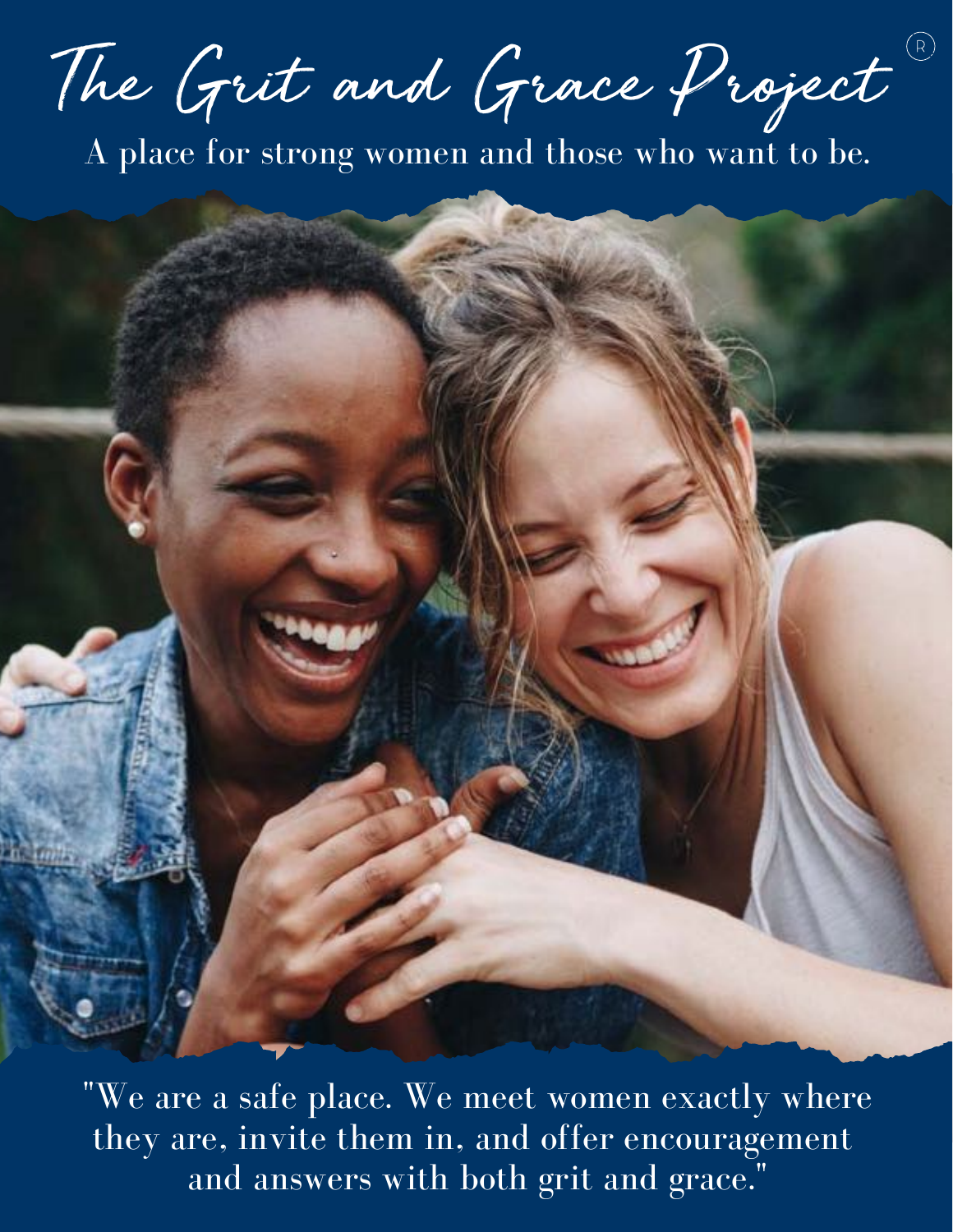Today ' s Woman Feels Lost and Alone

The Grit and Grace Project believes all women are strong and have a vital role in our world. Yet, many of us are struggling with our current reality, unsure of what our role is.

Our culture doesn't help. With multiple definitions of who we should be and how we should think, it only intensifies the internal conflict we already feel.

Today's woman is often...

- Isolated, feeling alone.
- Searching for her purpose.
- Seeking balance in life.
- Facing trials she never saw coming.
- Afraid of being judged.
- Experiencing anxiety & depression.
- Feeling she's "not enough."
- Staying in a relationship without commitment.
- Fighting for her children.
- Striving to find a place of hope.

Current statistics show that 1 in 8 women are depressed, 49% of 19- to 44 year-olds are cohabitating yet still want to be married, and over 15 million single mothers are carrying the burden of parenting alone.

We all need to find a safe space, yet what we find in our searching is both unrelatable and unattainable perfection, only heightening our feelings of loneliness and isolation as we navigate our messy lives.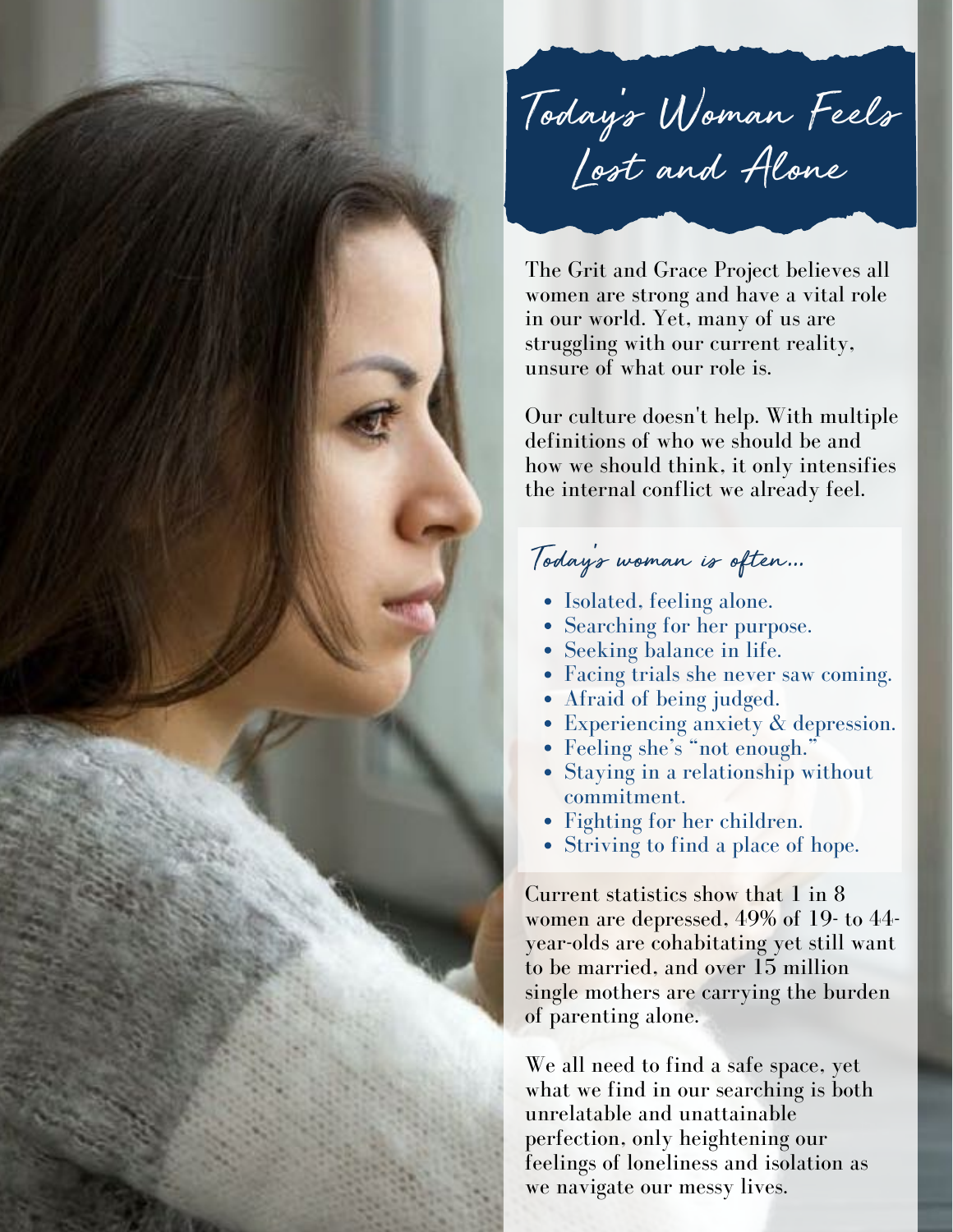A Community of Women Meeting Needs

#### WE ARE THAT AUTHENTIC COMMUNITY

Grit and Grace is that safe space for honest conversation, wisdom, and encouragement, where we compassionately invest in other women's lives. As women of faith, we desire to pass down hard-earned knowledge without judgment, using our website, podcast, social media, and videos to reach the modern woman where she is.

### WE ARE WOMEN WITH REAL LIFE EXPERIENCE

We are diverse women from all walks of lifefrom high school graduates to licensed psychologists, brand new mothers to grandmothers, single, married or single again—bound together by our faith.



## WE TACKLE ALL AREAS IN A WOMAN'S LIFE

Our writers have lived through <u>[domestic](https://thegritandgraceproject.org/relationships/why-i-share-my-story-of-healing-after-domestic-abuse) violence</u>, [suicide,](https://thegritandgraceproject.org/tag/suicide) [infidelity,](https://thegritandgraceproject.org/relationships/i-cheated-how-grace-changed-my-marriage-for-better) [infertility](https://thegritandgraceproject.org/life-and-culture/infertility-is-an-interruption-but-not-the-end), and [divorce.](https://thegritandgraceproject.org/faith/i-wanted-a-divorce-but-god-did-this-instead) This community speaks to [motherhood,](https://thegritandgraceproject.org/motherhood) [relationships](https://thegritandgraceproject.org/relationships), [blended](https://thegritandgraceproject.org/tag/blendedfamily) families, practical living, and (trying to find) life balance. Always layering everything we say with both grit and grace.

#### WE ARE HERE TO CHANGE LIVES

Our community speaks to those who don't know Jesus as well as those who do. We ground everything in Biblical truth, but we won't shy away from tough topics or honest conversations that many faith-based sites refuse to touch. We do this because we know women can rise above their life challenges, but they can't do it alone. By initiating the conversation, we hope to show women they aren't the only one in their position. That having been there, we will support one another, arm in arm, every step of the way.

THANK YOU, THIS GRIT AND GRACE LIFE, FOR GIVING ME REAL-LIFE HELP!

**OF REALLY NEEDED THIS** TODAY. THANK YOU FOR EVERYTHING YOU HAVE SAID. TOTALLY TAKING THIS TO HEART!

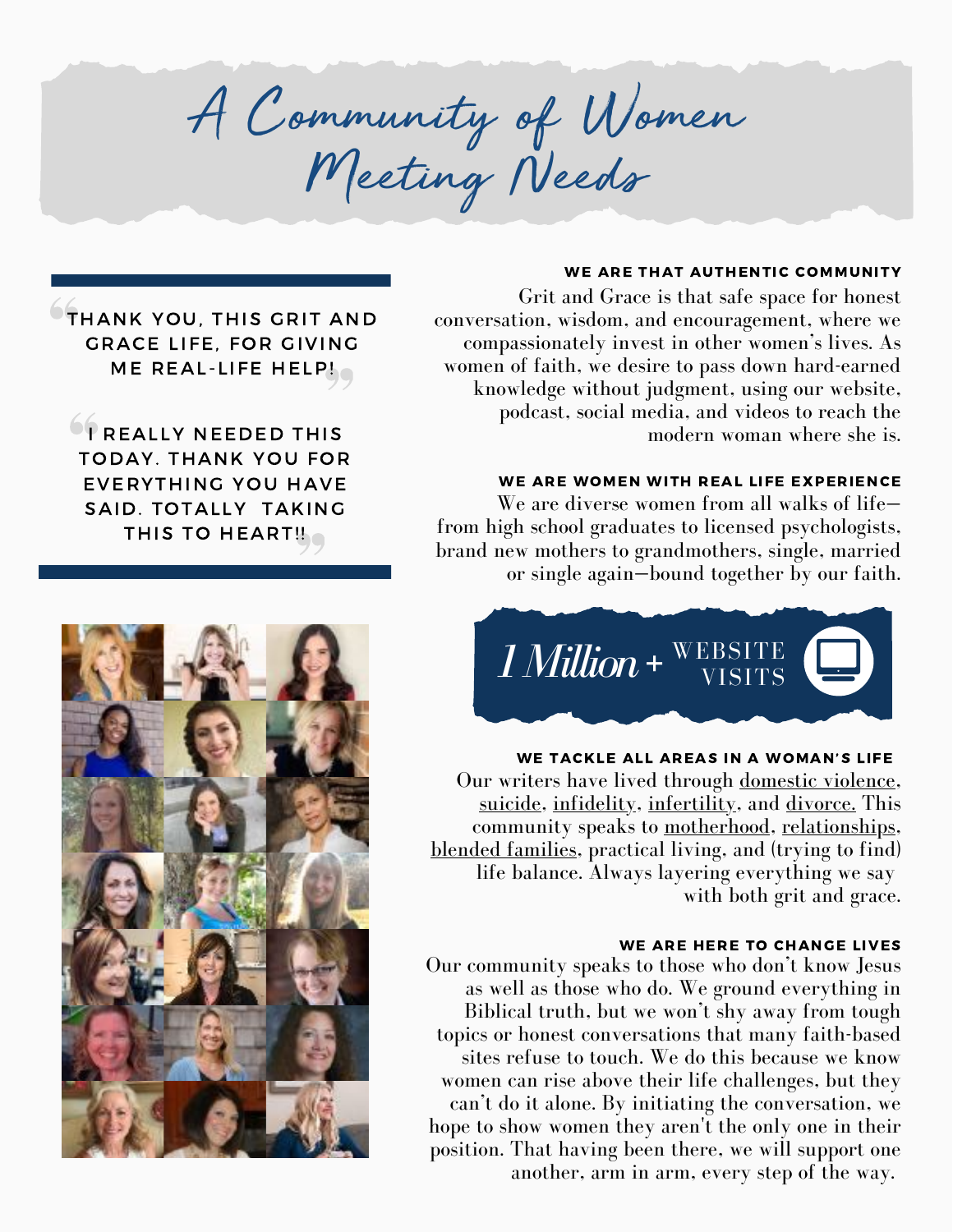Your Opportunity

Do you have a heart for women who are facing seemingly insurmountable struggles? Do you know a woman in need of a place where she feels understood and not judged? Or, has one of our articles, podcasts, or videos been a voice of hope that you needed to hear?

If so, we are asking you to lock arms with us to invest in the lives of women. Helping them find the strength they need to meet the challenges they face. Join us as we reach women with real hope, discovering their grit and embracing our truest source of grace.



## *How You Can Partner in Our Mission*

- *Become a Bridge Builder with a monthly gift of \$35.00 or more (just over \$1.00 per day).*
- *Join the Women of Strength with a one-time gift of \$5,000 or more.*
- *Give any amount today—every dollar given will help us help the women who need it.*

# **For more information, contact us at: info@gritandgracelife.com**



# Meet the Founder:

The Grit and Grace Project was born in the heart of author and co-founder, Darlene Brock, in 2015. She noticed that women often hid their hurt, afraid to let others know, and she recognized a need in the marketplace. Never shying from a challenge, Darlene took this venture on, drawing from her experience in Christian Music, where she worked as a personal manager, video producer, and record executive. It was there

she worked with musicians to build a cultural bridge in order to offer faith to a society that so desperately needed it. She is once again dedicated to building that bridge in order to meet the needs of women today.